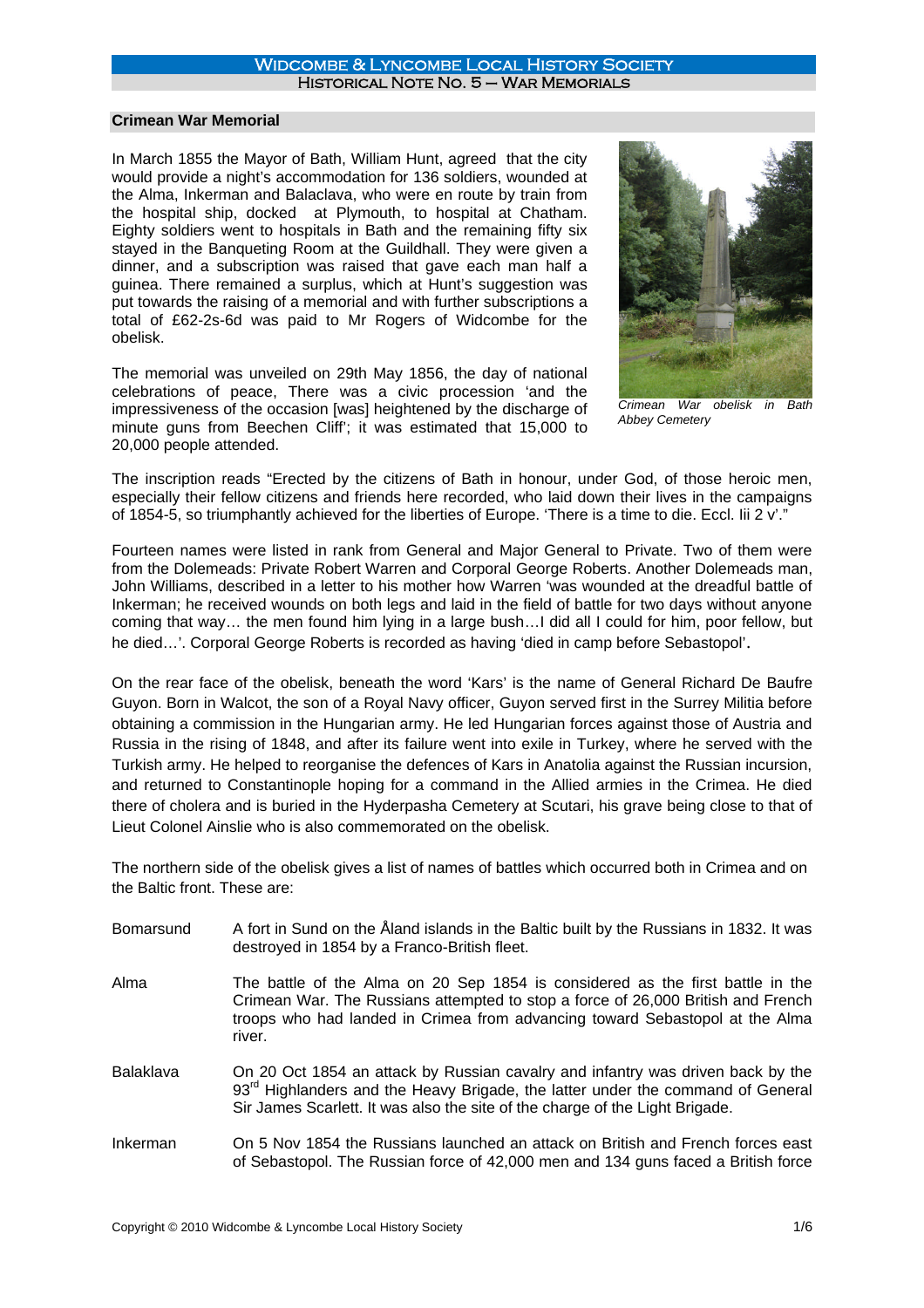Historical Note No. 5 – War Memorials

of 2,700 men and guns. With the help of additional guns and British and French reinforcements, the attack was repulsed.

Sweaborg A granite fortress that guarded Helsinki's inner harbour. It was bombarded on 9 and 10 Aug 1855.

Widcombe & Lyncombe Local History Society

Tchernaya The site of a failed Russian attack to lift the siege of Sebastopol on 16 Aug 1855. Various pictures of the battle exist.

The plinths give the names of those with connections with Bath who died in the war:

|                                                 |                                               | MAJOR GEN <sup>L</sup> SIR JOHN CAMPBELL BART K.C.B.                          |                              |  |  |
|-------------------------------------------------|-----------------------------------------------|-------------------------------------------------------------------------------|------------------------------|--|--|
|                                                 |                                               | COLL W. TREVELYAN - COLD STREAM GUARDS                                        |                              |  |  |
|                                                 |                                               | LIEUT <sup>T</sup> COL <sup>L</sup> E.S.T. SWYNY - $63^{RD}$ REGIMENT         |                              |  |  |
|                                                 |                                               | LIEUT <sup>T</sup> COL <sup>L</sup> L.B. TYLER - 62 <sup>ND</sup> REGIMENT    |                              |  |  |
|                                                 |                                               | MAJOR W. SWINTON - ROYAL ARTILLERY                                            |                              |  |  |
|                                                 |                                               | CAPT <sup>N</sup> J.B. FORSTER - 62 <sup>ND</sup> REGIMENT                    |                              |  |  |
|                                                 |                                               | LIEUT <sup>T</sup> T.M. GRAVES - ROYAL ENGINEERS                              |                              |  |  |
|                                                 |                                               | LIEUT <sup>T</sup> COL <sup>L</sup> AINSLIE - C.B. 21 <sup>ST</sup> FUSILIERS |                              |  |  |
| ERECTED BY CITIZENS OF BATH                     |                                               |                                                                               |                              |  |  |
|                                                 |                                               | IN HONOUR. UNDER GOD.                                                         |                              |  |  |
|                                                 |                                               | OF THOSE HEROIC MEN, ESPECIALLY                                               |                              |  |  |
|                                                 |                                               | THEIR FELLOW CITIZENS AND FRIENDS HERE RECORDED                               |                              |  |  |
|                                                 | WHO LAID DOWN THEIR LIVES                     |                                                                               |                              |  |  |
|                                                 |                                               | IN THE CAMPAIGN OF 1854-5                                                     |                              |  |  |
|                                                 |                                               | SO TRIUMPHANTLY ACHIEVED                                                      |                              |  |  |
|                                                 | FOR THE LIBERTIES OF EUROPE                   |                                                                               |                              |  |  |
|                                                 |                                               |                                                                               |                              |  |  |
|                                                 |                                               | 'THERE IS A TIME TO DIE' ECCL III.2.V                                         |                              |  |  |
| WILLIAM SHELL, SEAMAN FIRST WHO FELL IN THE WAR |                                               |                                                                               |                              |  |  |
|                                                 |                                               | GEORGE ROBERTS. - CORPORAL - 21 <sup>ST</sup> FUSILIERS                       |                              |  |  |
|                                                 |                                               | ROBERT WARREN. - PRIVATE                                                      | - 21 <sup>ST</sup> FUSILIERS |  |  |
|                                                 | - ROYAL ARTILLERY<br>FDWARD HARRIS. - PRIVATF |                                                                               |                              |  |  |
|                                                 | <b>GEORGE NICHOLS. -</b><br>- NAVAL BRIGADE   |                                                                               |                              |  |  |

### **Indian Mutiny**

The Cawnpore Memorial, St Matthew's Church

At the western end of the Church is a memorial placed by General James Kennedy to several of his relatives who perished in the siege at Cawnpore during the Indian Mutiny. The memorial is of white marble on black by Samuel Rogers. The inscription reads:

> IN AFFECTIONATE MEMORY OF SUSAN BLAIR, AND HER TWO DAUGHTERS ISABELLA AND SUSAN BLAIR: ARTHUR NEWENHAM M.D. CHARLOTTE HIS WIFE AND THEIR TWO INFANT CHILDREN: AUGUSTUS HAY ALEXANDER, LIEUT $^{\intercal}$  68 $^{\intercal}$ H REG $^{\intercal}$  BENGAL INFANTRY: AND GILBERT AUGUSTUS MASTER,  $\mathsf{LIEUT}^\mathsf{T}$  53 $^\mathsf{RD}$  REG $^\mathsf{T}$  BENGAL INFANTRY: THE BELOVED CHILDREN AND GRAND-CHILDREN OF GENERAL JAMES KENNEDY. C.B. BENGAL CAVALRY ALL OF WHOM DIED IN INDIA IN THE YEAR OF OUR LORD 1857. ―



*Memorial in St Matthew's*

*"I WAS DUMB. I OPENED NOT MY MOUTH BECAUSE THOU DIDST IT"* PSALM XXXIX V 9.

Tyte in his *Widcombe and Lyncombe* wrote of the memorial: 'The reason for its presence is that some of those whose names it bears resided in the parish or oft visited their relations [here]…Isabella and her sister were remarkable for their refined beauty which they inherited from their mother...They were members of the St Matthew's congregation prior to leaving England for the land where they perished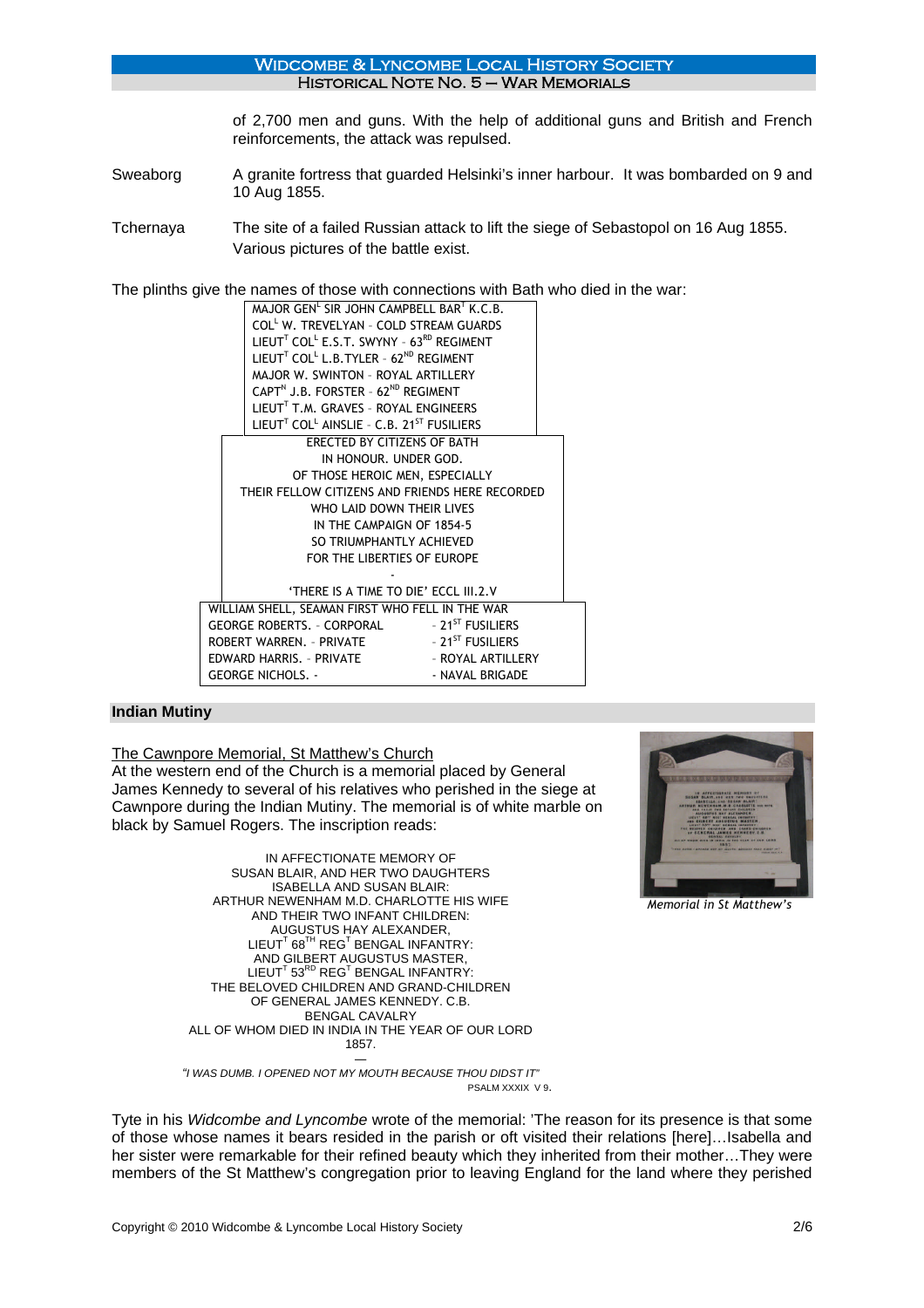with their relations amidst horrors the memory of which can never be recalled without a shudder". Mrs Blair, a widow, lived in Macaulay Buildings. Her husband, Edward Macleod Blair "had been killed on the march of the British Army from Cabul" (memorial St Michael's) but "as no precise details of his death had ever been received, she cherished the forlorn hope that he was still living in captivity among the Affghans" (see *The Story of Cawnpore. The Indian Mutiny 1857* by Mowbray Thomson), and it was this hope that in part had caused her journey to India and her death in the massacre at Cawnpore.

# **World War Memorials**

### **Beechen Cliff School**

Bath City Secondary School, later The City of Bath Boys School, was amalgamated with Oldfield Boys School to form the present Beechen Cliff School.

### Bath City Secondary School

#### WWI

The memorial is of oak, with four columns around three brass panels. At the head stands St George, at the base the Arms of the City of Bath. The plates record thirty four names. The Roll of Service (which is separate) shows that 247 Old Boys and 3 Old Girls served, and that awards included one DSO, five MCs, eight MMs, three MSMs, two DCMs and one Serbian Gold Medal.

The School was originally in The Guildhall and the memorial was unveiled in the Banqueting Room in 1922 by Field Marshal Lord Methuen; it was transferred to the Beechen Cliff site in 1932.

## City of Bath Boys School

### WWII

After WWII the Old Sulians Association provided a Memorial Reading Room, with two plaques listing the School's forty-eight killed. The room was converted to other uses and the plaques are now alongside the main memorial.

#### Beechen Cliff School.

A further plaque records the name of Jason Burfitt, killed in Armagh, Northern Ireland in August 1988.

#### **Oldfield Boys School**

The Oldfield Boys School memorials were transferred to Beechen Cliff when the schools were amalgamated.

The WWI memorial is inscribed "In grateful memory of the Old Boys of this School who fell in the Great War 1914-1918. They counted it an honour to die for their Country. Their example should inspire us to live for it".

Twenty seven names are listed, including one master. The memorial was unveiled in 1922 by Lt Gen Sir Montague Harper KCB

The WWII memorial lists fifty one names, including one master, and three schoolboys killed in air raids.

#### **Beechen Cliff Methodist Church.**

The marble and alabaster tablet was executed by B T Turvey and presented in 1920 by Mr G K Turvey as a thank-offering for the safe return of his only son.

Nine names are listed, and the inscription reads: "This is erected in thankfulness to God for the return of our dear ones, and to show sympathy with the bereaved and ever to remember those whose lives were sacrificed in The Great War 1914-1918".

There is no WWII memorial.

#### **Prior Park College**

A wooden plaque now on the wall of the Chapel has at its head the College Arms; below, a five pointed star on either side of a Maltese Cross, and below again, crossed keys, a sword and scroll '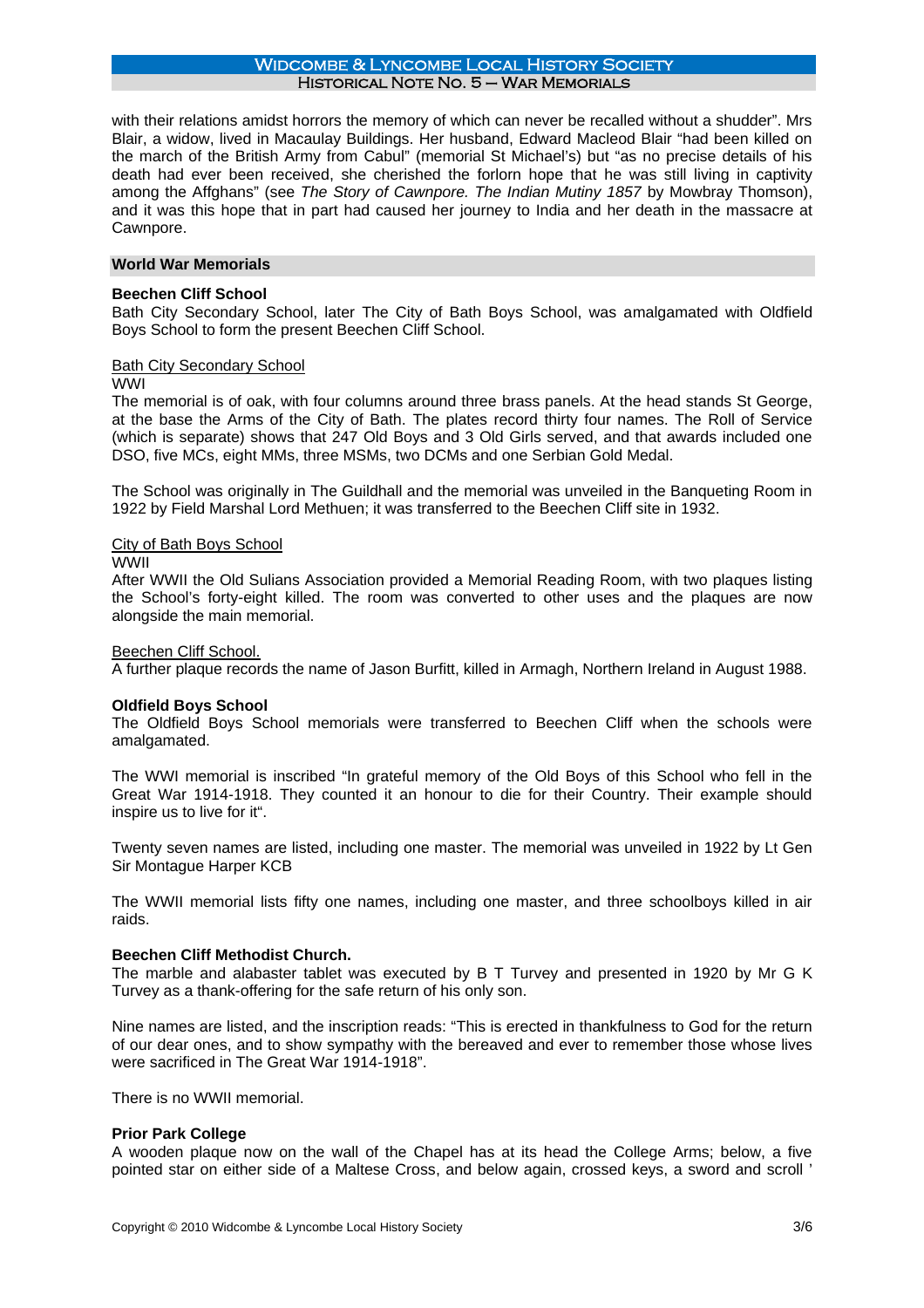Deo Duce 1830'. The memorial is inscribed: "This study hall has been dedicated to the memory of the Old Boys of Prior Park College who lost their lives in the war 1939-1945. Requiescat In Pace". It has a list of 21 names.

## **St Luke's Church**

A stained glass window with three lights shows centre, a knight in armour (faith),left, an angel tending two children (love), right, an angel comforting a mourning woman (hope). At the foot, the Royal Arms, flanked by the Union Flag and roundels depicting a warship and an aeroplane.

Below the window is a bronze plaque containing thirty two names, including those of the two sons of Sir Harry Hatt, Mayor of Bath, who also have a memorial in the Guildhall.

The memorial cost £300 and was unveiled and dedicated by Prebendary S A Boyd, Rector of Bath, in November 1919.

There is also a separate brass "In memory of Charles E Doudney, the Vicar of St Luke's for seven years who died of wounds in Belgium on 16-10-1915 whilst acting as Chaplain to the Forces. By his zeal and interest in the parish this Church was rebuilt. A servant of Jesus Christ".

Doudney was a remarkable man who had taught and ministered in Australia, had experimented with wireless, using the Church spire to support an aerial, and who worked devotedly to support Belgian refugees who came to Bath in numbers at the beginning of the war. He is the subject of a biography, *The Best of Good Fellows* by his grandson Jonathan Horne.

### **St Philip and St James, Odd Down**

St Philips was part of the St Luke's parish and came under the ministry of Charles Doudney. Its memorial is a stained glass window with a central St George, whose face is said to be that of Doudney. Stone tablets list thirty four names.

Part of the memorial was the improvement of the baptistery and vestry of the Church for which 'it was indebted to our three quarry masters'. The whole was unveiled by the Marquis of Bath (the Lord Lieutenant) and dedicated by the Bishop of Bath and Wells in 1920.

After WWII the Church was rebuilt and a plaque records: "This Church was built with money from the sale of the site of St James's, Bath, destroyed in the Second World War on 26th April 1942. From the ruins the stone was used to erect the Cross on the tower and the silver was presented by St James's Parochial Church Council. The dedication St James was added to the original St Philip to commemorate these gifts."

#### **St Mark's Church**

The WW1 memorial consists of two plaques in light oak, a Cross at the head, with incised lettering. There are seventy three names listed, seven of which are not incised but painted at the foot of the columns, presumably having been added after the memorial was made.

The inscription reads:

1914 -THE GREAT WAR - 1918 IN HONOURED MEMORY OF THE FALLEN FROM LYNCOMBE PARISH

The memorial was erected at the West end of the Church and was dedicated in July 1920 by the Vicar, the Revd R N Roe, commemorating 'sixty six members of the congregation and dwellers in the Parish'.



When St Mark's became redundant in 1972 the memorial was transferred to the Chapel of St Mary Magdalen in Holloway.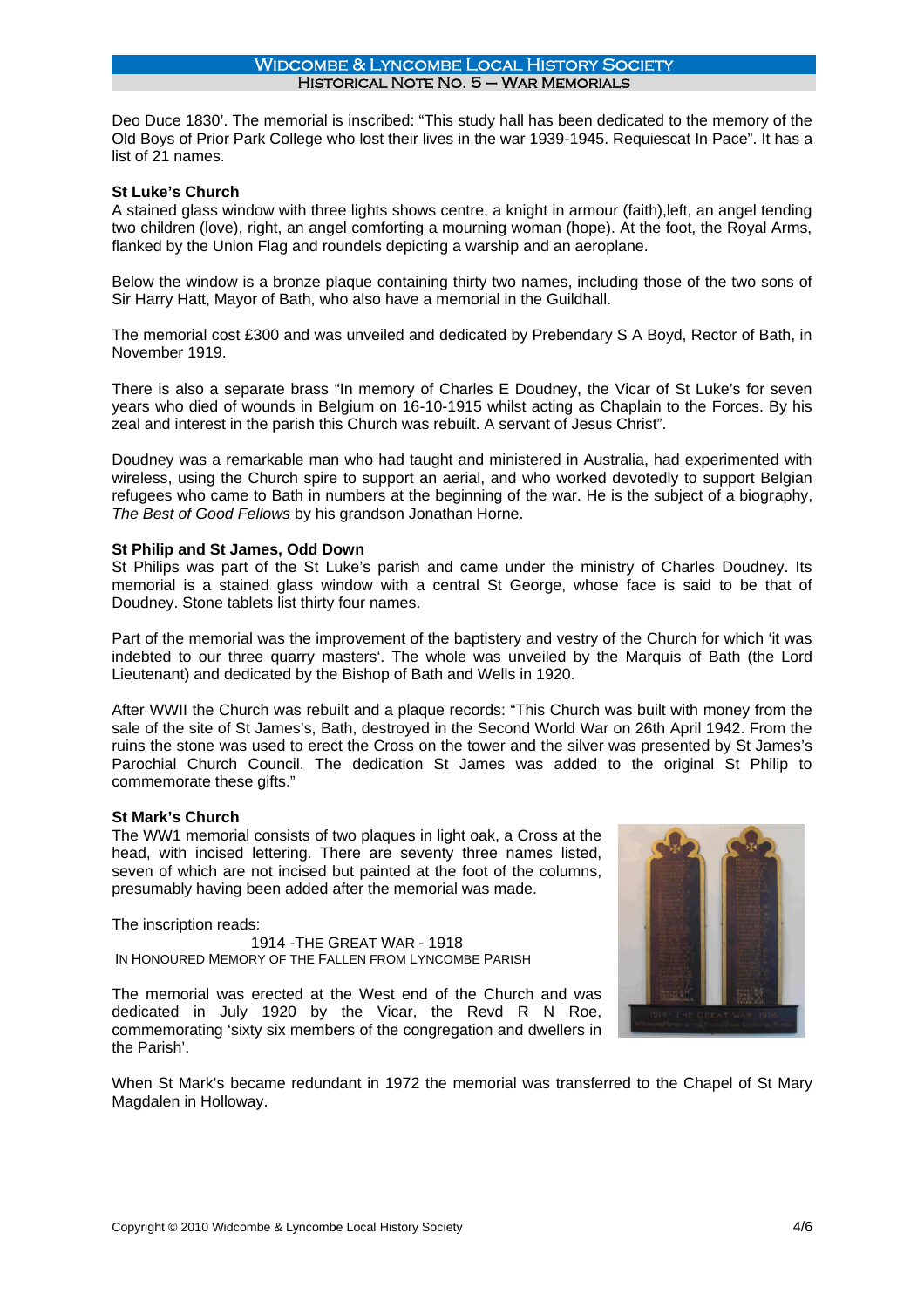# **St Matthew's Church**

The memorial is an oak plaque divided by four Corinthian columns with brass panel. Above the central panel are the arms of the city, at the foot four supports carved in the form of leaves with, centrally, an angel.

The inscription reads: "To the Glory of God and in loving memory of the honoured dead of this Parish who nobly laid down their lives in the Great War 1914-1918 for God, King and Country. Thy Kingdom Come".

Ninety seven WW1 names are listed, and a further twenty six names of men killed in WW2.

The *Bath Chronicle* of February 1919 reported that 'The Bible Class at St Matthew's had decided to revive the Widcombe Sweet Pea Show to raise money for a bronze commemorating the Parish dead'. The memorial was unveiled in May 1920.

On the inside of the main door there is a Roll of Honour of members of the church who served in WWII.

# **Widcombe Parish memorial by St Thomas a Becket Church.**

# WW1

In 1919 a public meeting in the Widcombe Institute agreed that there should be a memorial, an Ionic Cross in Cornish granite, to parishioners who had died in the Great War. At a second meeting there was disagreement as to whether the memorial should be outside the parish Church, by the toll-bridge or 'near the shrubbery'. A third meeting decided by 111 to 51 that it should be in Church Lane.

The inscription reads: "Erected by the people of this parish in memory of the brave men who died for Freedom, King and Country". Ninety eight names are listed.

# WWII

A further thirty names added after WWII were unveiled on Remembrance Day 1947 by Mrs Florence Young and dedicated by the Vicar. A number of corrections to WWI names were also made.



#### The names on the Widcombe memorial are:

| Erected by the people of this parish in |                                       |                                  |                        |  |  |  |
|-----------------------------------------|---------------------------------------|----------------------------------|------------------------|--|--|--|
|                                         |                                       | Memory of brave men who died for |                        |  |  |  |
| Freedom King and Country                |                                       |                                  |                        |  |  |  |
|                                         |                                       | 1914-1918                        |                        |  |  |  |
| Pte. E.J. Ashman                        | Pte. F. Doman                         | Pte. J. Hurley                   | L-Cp. W. Robbins       |  |  |  |
| Lt. H.P. Baggs                          | 2nd Lt. W.H. Duckworth                | , , $H.C.$ Iles                  | Pte.R. Rowsen          |  |  |  |
| L-Cp. P.W. Ball                         | Pte. W.H. Dury                        | $R.W.$ lles                      | Bomb.G.H. Russell      |  |  |  |
| Ldg. Stoker J.C. Ball                   | . F. Eades                            | , , J. Iles                      | Pte.G.T. Shipp         |  |  |  |
| Pte. C.K. Barnes                        | C. Everard                            | H. James                         | Sgt.H.T. Smith         |  |  |  |
| ., H. Billett                           | G. Everard                            | . E.J. Jenkins                   | Bomb.A.G. Smith        |  |  |  |
| Flt. Cadet S.F. Bladwell                | C.G. Farmer                           | , , C. Keeling                   | Pte.G. Stone           |  |  |  |
| Pte. H.S. Boulton                       | G.S. Frose                            | W.L. Kerslake                    | W.L. Stone             |  |  |  |
| ,, W.P. Boyce                           | A. Flower                             | $,$ , F.H.G. King                | , A.W. Stoyle          |  |  |  |
| Corpl. S. Bradford                      | J.B. Gibbons                          | Sgt. Maj. C.D. Langbridge        | ,, S.H.Taylor          |  |  |  |
| Sergt. D. Bristow                       | Stoker W. Gillard                     | Pte. J. Leppard                  | ,, W. Taylor           |  |  |  |
| Corpl. H. Bristow                       | Pte. F.T. Goodson                     | ,, W.G. Liddiard                 | E.C. Thurston          |  |  |  |
| Pte. E. Brooke                          | , , G.T. Gould                        | Lt. K.V. McKean                  | , , J. Tiley           |  |  |  |
| , , W.W. Brown                          | E.J. Grant                            | Pte. A.E. Millard                | ., A. Tucker           |  |  |  |
| $,$ , F.E. Buck                         | Lt.Col. J.H.M. Hardyman, D.S.O., M.C. | , , F. Morgan                    | , , F.G. Tucker        |  |  |  |
| Ldg.Seaman F.H. Bull                    | Corpl. C. Harris, C. de Guerre        | , , J. H. Odey                   | Corpl.C. Viles         |  |  |  |
| Pte. A.H. Butt                          | Pte. F.G. Hobbs                       | M.G. Pearce                      | Pte.A.E. Waldron       |  |  |  |
| Bomb, F.G.O. Charlton                   | L-Cp. L.C. Hole                       | $, E.$ Platt                     | , , A.S.E. Waldron     |  |  |  |
| 1st Air Mech.J.S. Chivers               | Pte. W. Holland                       | 2nd Lt. J.L.H. Richards          | Sapper A. Wallace      |  |  |  |
| Surg. B.F.N.W.T. Clemens                | , , A.C. Holley                       | Driver S. Ridewood               | L-Cp.A.E. Webber       |  |  |  |
| Pte. C.Q. Courtney                      | Sqt. F.W. Holley                      | Stoker W. Ridewood               | , , $E.$ West          |  |  |  |
| Lt. W. Dent Young                       | Pte. R Hooper                         | Pte. A.G. Rivett                 | Pte. W. H. Wingrove    |  |  |  |
| Pte. J.H. Dent Young                    | $, H.J.$ How                          | G.M. Roberts                     | Lt.Col. E.de V. Wintle |  |  |  |
| , , F.C. Derrick                        |                                       |                                  | Pte. J.E. Woodman      |  |  |  |
| , , R. Dixon                            |                                       |                                  | Sapper S.J. Wyatt      |  |  |  |
| Dyr. E.J. Derrick                       |                                       |                                  | Corpl. F.Young         |  |  |  |